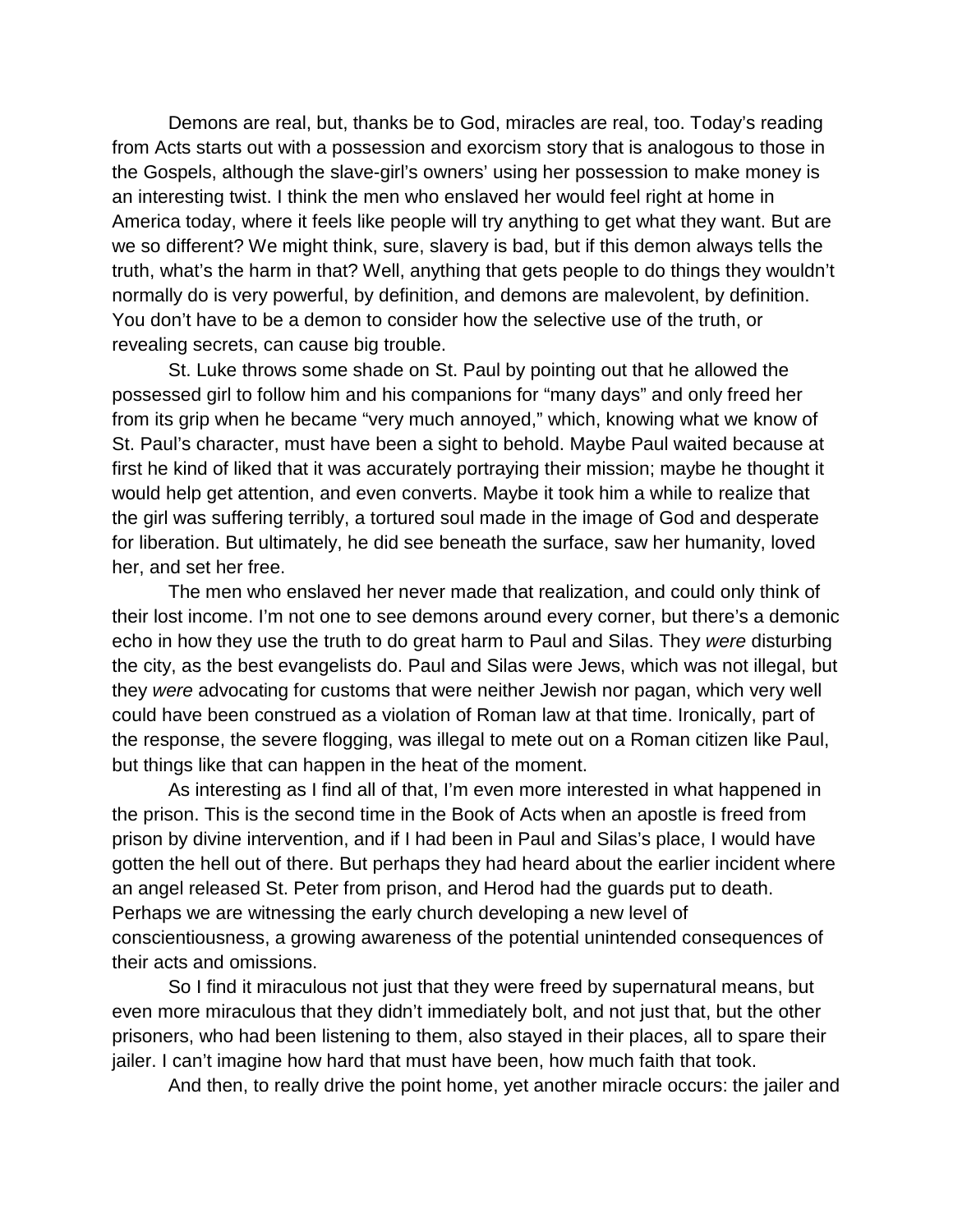his family all convert to Christianity, even though they knew better than anyone that you could get locked up for that. And immediately they start acting like Christians, showing hospitality to their former prisoners.

Never think that your personal Christian witness doesn't make a difference.

We could easily dismiss these stories as fabrications, exaggerations, or reminiscences of a unique period that will never come again, but I believe they are vital lessons for us today. Today, when the horror of multiple mass shootings is still fresh in our minds. The shootings themselves are unquestionably evil acts — one of the few things we still agree on in this country — though calling them demonic would obscure our insight into their origins, which we desperately need to understand. It's important to remember that they didn't come out of nowhere. These rampages were not spontaneous, but the end result of a lengthy process of descent into radicalization that does seem demonic to me.

Only in the most superficial sense do these shooters act alone. From what I've read, there are online groups encouraging both racially-motivated violence and school shootings. Think about that for a moment. There are people out there egging on the most desperate, alienated, and potentially dangerous members of our society and sharing their thoughts on how they can do the most damage. They even encourage shooters to livestream their attacks, and watch with live commentary.

Confronted with this level of depravity, my first thought is, couldn't I just take on a demon instead? That actually sounds easier and more pleasant. My second thought is, why isn't anyone already taking these groups on? If I know about them, then government officials and experts do, too. But all I hear are politicians and activists rehashing the same talking points about guns, promising or lamenting that our gun laws aren't going to change, and racking up as much money and attention as they can. The media make things even worse, sensationalizing the shootings, giving the shooters the attention they crave, and giving a platform to the same old people having the same old arguments.

Where are the Pauls and Silases? Where are the people willing to do the incredibly hard work of winning people over to a way of life based on love, and putting that message into practice by loving the people who are the very hardest to love?

Maybe some of them are sitting right here in Advent Church. You might not all be experts in the professional fields most relevant to this problem, but in my experience, you *are* experts in the practice of Christian love and grace. By the time people have become so determined to commit atrocities that they expect to lose their own lives in the process, it's extremely difficult to stop them. But I think we — you and I — actually can stop people from getting to that point by touching people before they go too far down the road that leads to that hellish place. People who feel loved, included, valued, and heard do not spiral into the deep darkness of the heart that makes them determined to do evil, and when it comes to making people feel loved, included, valued, and heard,